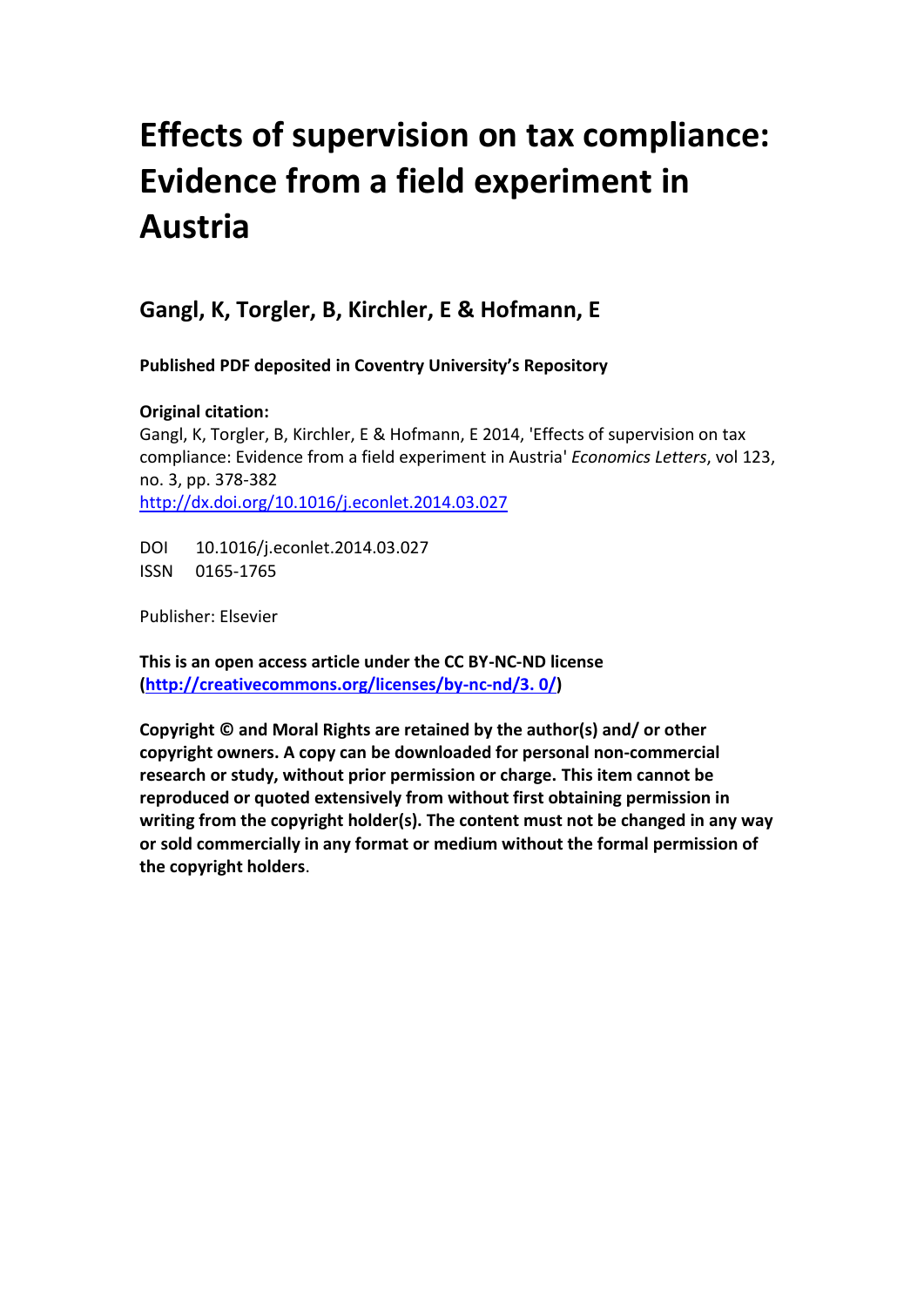[Economics Letters 123 \(2014\) 378–382](http://dx.doi.org/10.1016/j.econlet.2014.03.027)

Contents lists available at [ScienceDirect](http://www.elsevier.com/locate/ecolet)

Economics Letters

journal homepage: [www.elsevier.com/locate/ecolet](http://www.elsevier.com/locate/ecolet)

## Effects of supervision on tax compliance: Evidence from a field experiment in Austria



<span id="page-1-0"></span><sup>a</sup> *Department of Applied Psychology: Work, Education, Economy, University of Vienna, Universitaetsstrasse 7, 1010 Vienna, Austria*

<span id="page-1-2"></span><sup>b</sup> *Queensland Behavioural Economics Group (QuBE), School of Economics and Finance, Queensland University of Technology, 2 George St., Brisbane,*

*QLD 4001, Australia*

<span id="page-1-3"></span><sup>c</sup> *CREMA – Center for Research in Economics, Management and the Arts, Gellertstrasse 18, CH-4052 Basel, Switzerland*

<span id="page-1-4"></span>d *EBS Business School, ISBS, EBS Universität für Wirtschaft und Recht, Rheingaustraße 1, 65375 Oestrich Winkel, Germany*

#### h i g h l i g h t s

- We study the impact of supervision on tax compliance with a field experiment.
- We manipulate supervision through friendly deterrence.
- Results suggest that supervision leads to delayed tax payments.
- It is concluded that supervision causes a crowding out of intrinsic tax compliance.

#### ARTICLE INFO

A B S T R A C T

*Article history:* Received 19 August 2013 Received in revised form 25 March 2014 Accepted 30 March 2014 Available online 8 April 2014

*JEL classification:* H26 C93  $K42$ 

*Keywords:* Tax compliance Tax evasion Field experiment Deterrence Supervision

#### **1. Introduction**

Taxes are important as they finance the provision of public goods. To ensure sufficient tax funds, tax authorities enforce [c](#page-4-0)ompliance—mainly by inducing fear via audits and fines [\(Alling](#page-4-0)[ham](#page-4-0) [and](#page-4-0) [Sandmo,](#page-4-0) [1972;](#page-4-0) [Srinivasan,](#page-5-0) [1973\)](#page-5-0). Meta and overview studies report that there is a tendency for deterrence to reduce tax

We conduct a field experiment on tax compliance, focusing on newly founded firms. As a novelty the effect of tax authorities' supervision on timely tax payments is examined. Interestingly, results show no positive overall effect of close supervision on tax compliance.

© 2014 The Authors. Published by Elsevier B.V. This is an open access article under the CC BY-NC-ND license [\(http://creativecommons.org/licenses/by-nc-nd/3.0/\)](http://creativecommons.org/licenses/by-nc-nd/3.0/).

evasion [\(Fischer](#page-5-1) [et al.,](#page-5-1) [1992;](#page-5-1) [Alm,](#page-4-1) [1999;](#page-4-1) [Blackwell,](#page-4-2) [2010\)](#page-4-2); however, [t](#page-5-2)he effect is small or even negligible [\(Andreoni](#page-4-3) [et al.,](#page-4-3) [1998;](#page-4-3) [Kirch](#page-5-2)[ler,](#page-5-2) [2007\)](#page-5-2). It has also been suggested that deterrence may crowd out the intrinsic motivation of paying taxes [\(Feld](#page-5-3) [and](#page-5-3) [Frey,](#page-5-3) [2002;](#page-5-3) [Torgler,](#page-5-4) [2002;](#page-5-4) [Kirchler](#page-5-5) [et al.,](#page-5-5) [2008\)](#page-5-5).

Most of the empirical research on tax compliance is based on surveys analyzing individual taxpayer self-reports and laboratory experiments that mainly work with students. Hence, evidence on firm tax compliance is limited [\(Torgler,](#page-5-4) [2002;](#page-5-4) [Alm](#page-4-4) [and](#page-4-4) [McClellan,](#page-4-4) [2012\)](#page-4-4). This gap in the empirical literature is particularly important as firms or self-employed people have more opportunities to engage in tax evasion and are reported to have lower tax morale [\(Torgler,](#page-5-6) [2007\)](#page-5-6). Laboratory experiments have been criticized for

<http://dx.doi.org/10.1016/j.econlet.2014.03.027>





CrossMark

<span id="page-1-1"></span>Corresponding author. Tel.: +43 1 4277 47368.

*E-mail addresses:* [k.gang@univie.ac.at](mailto:k.gang@univie.ac.at) (K. Gangl), [benno.torgler@qut.edu.au](mailto:benno.torgler@qut.edu.au) (B. Torgler), [erich.kirchler@univie.ac.at](mailto:erich.kirchler@univie.ac.at) (E. Kirchler), [eva.hofmann@univie.ac.at](mailto:eva.hofmann@univie.ac.at) (E. Hofmann).

<sup>0165-1765/</sup>© 2014 The Authors. Published by Elsevier B.V. This is an open access article under the CC BY-NC-ND license [\(http://creativecommons.org/licenses/by-nc-nd/3.](http://creativecommons.org/licenses/by-nc-nd/3.0/)  $0/$ ).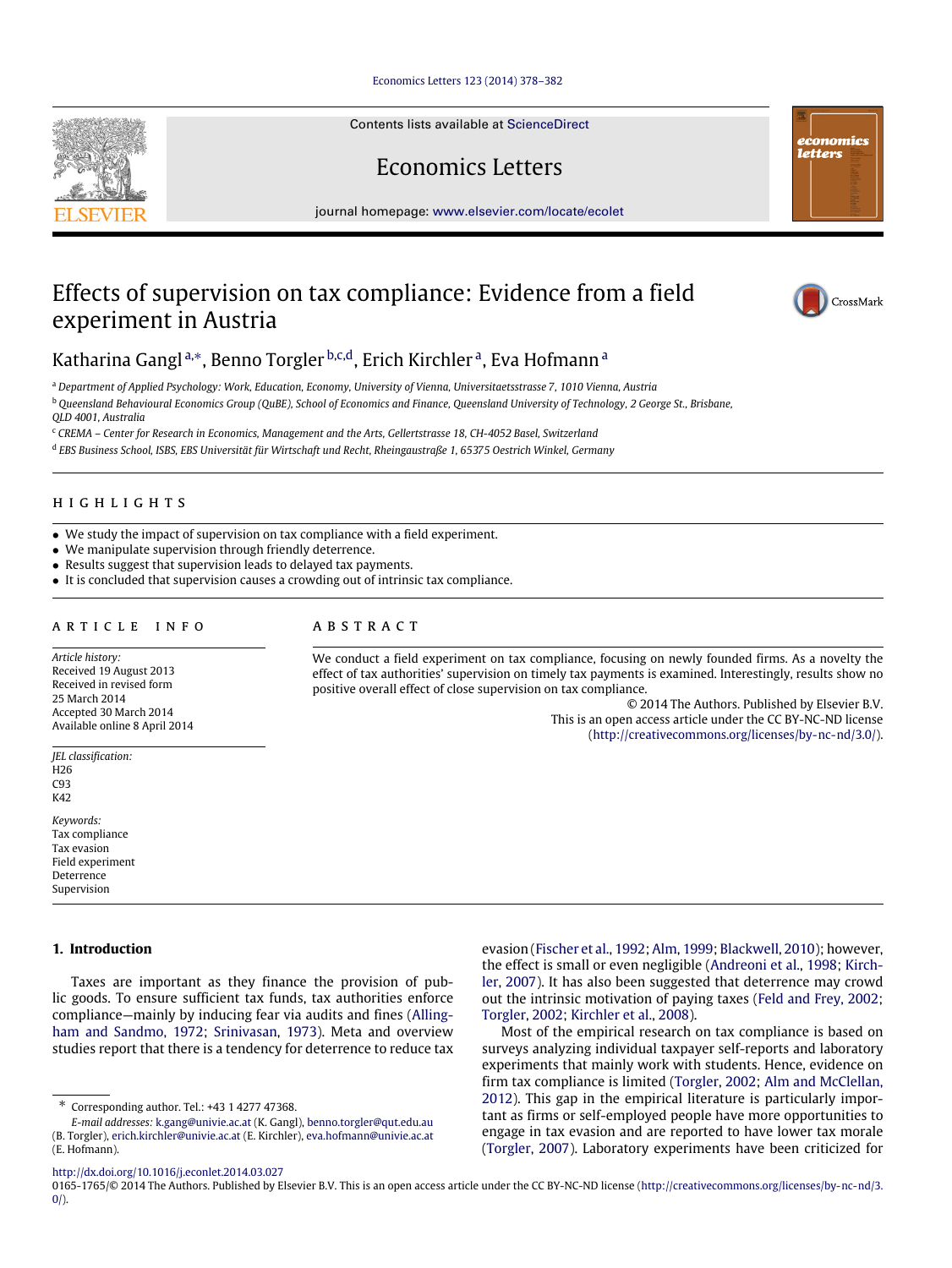their lack of generalizability. On the other hand, despite the availability of very reliable field data such as that from the Taxpayer Compliance Measurement Program of the IRS, it only permits the exploration of limited questions and does not allow analysis of causal relationships. Thus, controlled field experiments have recently emerged as an important tool in empirical research because they evoke real processes outside the laboratory while avoiding an experimental demand effect, with the aim of generating causal effects [\(Blumenthal](#page-4-5) [et al.,](#page-4-5) [2001;](#page-4-5) [Slemrod](#page-5-7) [et al.,](#page-5-7) [2001;](#page-5-7) [Torgler,](#page-5-8) [2004;](#page-5-8) [Kleven](#page-5-9) [et al.,](#page-5-9) [2011\)](#page-5-9).

To the best of our knowledge, there are only five studies that manipulate deterrence in the field [\(Ariel,](#page-4-6) [2012;](#page-4-6) [Hasseldine](#page-5-10) [et al.,](#page-5-10) [2007;](#page-5-10) [Kleven](#page-5-9) [et al.,](#page-5-9) [2011;](#page-5-9) [Schwartz](#page-5-11) [and](#page-5-11) [Orleans,](#page-5-11) [1967;](#page-5-11) [Slemrod](#page-5-7) [et al.,](#page-5-7) [2001\)](#page-5-7). However, these studies mostly have individual taxpayers as subjects and manipulate deterrence through questions, prior audits, or through letters announcing audits in order to emphasize a higher perception of audit probability (threat-of-audit letter). [Hasseldine](#page-5-10) [et al.](#page-5-10) [\(2007\)](#page-5-10) report a positive impact of deterrence on tax behavior while [Kleven](#page-5-9) [et al.](#page-5-9) [\(2011\)](#page-5-9) find a modest impact. In contrast, [Schwartz](#page-5-11) [and](#page-5-11) [Orleans](#page-5-11) [\(1967\)](#page-5-11) and [Ariel\(2012\)](#page-4-6) find no effect whereas [Slemrod](#page-5-7) [et al.](#page-5-7) [\(2001\)](#page-5-7) observe a small positive effect for low and middle income groups and a negative impact on high income taxpayers. However, perceived audit probability may differ from the manipulated audit probability [\(Slemrod](#page-5-7) [et al.,](#page-5-7) [2001;](#page-5-7) [Mittone,](#page-5-12) [2006\)](#page-5-12). For example, one cannot be sure that the taxpayers actually read the letter. Additionally, the letters themselves could be perceived as unfriendly, invoking reluctance in taxpayers because of the hostile communication and not just due to deterrence itself. Using reported taxable income, net profit, or deductions as measures of compliance can also be problematic as they do not directly measure tax non-compliance (no information on taxpayer return audits). Moreover, earnings generated in the informal sector are not reported in taxable income. Audits also struggle to detect tax evasion through informal activities which leads to measurement biases in tax evasion and therefore lower-bound estimates [\(Kleven](#page-5-9) [et al.,](#page-5-9) [2011\)](#page-5-9).

The strength of our study is that it uses firm data and a field experiment to provide further evidence on tax compliance. In addition, as a novelty, we explore the influence on the compliance of close supervision by the tax administration. Supervision is defined as a friendly and constant form of deterrence and interaction with the firms. This allows controlling for awareness of the auditing while avoiding communication that is perceived as unfriendly. To reduce any historical or firm-specific experiences with the tax administration we focus only on newly founded firms. In addition, we explore firms that are classified as high-risk groups in regard to tax evasion. To avoid tax compliance measurement biases we analyze the timely payment of taxes and the amount of the delayed taxes that were not paid.

#### **2. Sample**

The sample consists of all the 1721 firms that began operation during the year 2011 within the tax district ''East-Styria'' in Austria. Each of these businesses was obliged to pay its full taxes before November 15, 2012. Ninety-three of these firms were randomly selected, mostly among the high-risk businesses in terms of tax evasion (gastronomy: 54.8%, construction: 22.6%, trading: 19.4%, mining: 1.1%, counseling: 1.1%) to compose the treatment group that we call ''supervision''. The remaining 1628 enterprises comprise the non-treatment group of which 35.5% are high-risk businesses (gastronomy: 4.2%, construction: 6.4%, trading: 14.5%, mining: 0.1%, counseling: 10.3%) and 65.5% low-risk businesses, mostly in the real estate (19.6%), service (8.2%) and agriculture business (7.2%). It should be noted that we will also present results limiting this control group to only those sectors who appear in the treatment group. Most enterprises had a turnover of up to 29,999 Euro (treatment group: 62.4%, non-treatment group: 74.2%;  $p = 0.07$ ). Finally, the majority of firms had the legal status of a natural person (treatment group: 79.6%, non-treatment group: 72.2%,  $p = 0.22$ ) and an employed tax practitioner (treatment group: 86.0%, non-treatment group: 69.9%;  $p = 0.003$ ). Using a multivariate analysis we control for the legal status of a firm, turnover, and the tax practitioner.

#### **3. Procedure**

The supervision consisted of two parts: (a) an introductory visit, and (b) constant auditing throughout the first year of the firm. Both phases were conducted and administered by a tax auditor. The introductory visit took place at the firm following an application for a tax number. The tax auditor offered advice regarding the tax law and the subsequent rights and duties of a taxpayer, handed out information brochures and give-aways (a pen, a pad, and a candy). The tax auditor explicitly used friendly and respectful communication and invited the firms to contact the auditor if there were any further questions. Importantly, the auditor informed the firm that he/she would audit the reports and payment liabilities on a monthly basis throughout the year. The component of constant auditing ensured that the tax auditor monitored the tax files of the enterprise each month according to Austrian tax law. All other firms that were not part of the treatment were deliberately not contacted, informed, or audited by the tax authorities.

#### **4. Measurements**

According to the IRS, tax compliance comprises three aspects: accurate reporting, timely filing, and timely paying [\(Slemrod](#page-5-7) [et al.,](#page-5-7) [2001\)](#page-5-7). As mentioned previously we only focus on timely paying as the quality and frequency of an audit make accurate reporting comparatively hard to assess. The variable on timely payment has no measurement errors as one is able to assess whether a taxpayer paid before or after the deadline, which is November 15 for Austrian firms. Thus, we compiled the anonymized tax accounts of December 15, 2012, including all taxes from 2011 (VAT, income tax, property tax etc.). Obviously, at this date all taxes owing can be considered as late. Accordingly, timely payment is assessed as both a dichotomous (paid in time or not) and a continuous (amount of tax due for those who are late) variable. The continuous variable was logarithmized to take into account the skewed distribution of the variable's values (skewness  $= -1.98$ ).

Additionally, we clustered the analyses over the business sector and included as control variables the turnover, legal status, and whether they have used a tax practitioner. The opportunity of tax evasion is seen as one of the most important determinants of tax compliance [\(Engström](#page-5-13) [and](#page-5-13) [Holmlund,](#page-5-13) [2009;](#page-5-13) [Kleven](#page-5-9) [et al.,](#page-5-9) [2011\)](#page-5-9). Certain types of businesses such as gastronomy, construction or trading operate with cash and thus have increased opportunities to engage in tax evasion than, for example, real estate businesses. The legal status allows us to differentiate between one-person enterprises and larger enterprises. Finally, involvement of a tax practitioner is an important factor for tax compliance. There is evidence that tax practitioners increase non-compliance [\(Erard,](#page-5-14) [1993\)](#page-5-14) and that changes in tax authorities' interaction style influence tax compliance of taxpayers who prepare their own taxes but not of those who employ a tax practitioner [\(Hasseldine](#page-5-10) [et al.,](#page-5-10) [2007\)](#page-5-10).

#### **5. Results**

In the following, two regression analyses are presented [\(Table 1\)](#page-3-0). First we use a probit model to explore whether our treatment has an influence on timely paying (specification 1–3). We then restrict our sample to those cases where firms did not pay on time, using OLS specifications to analyze whether the treatment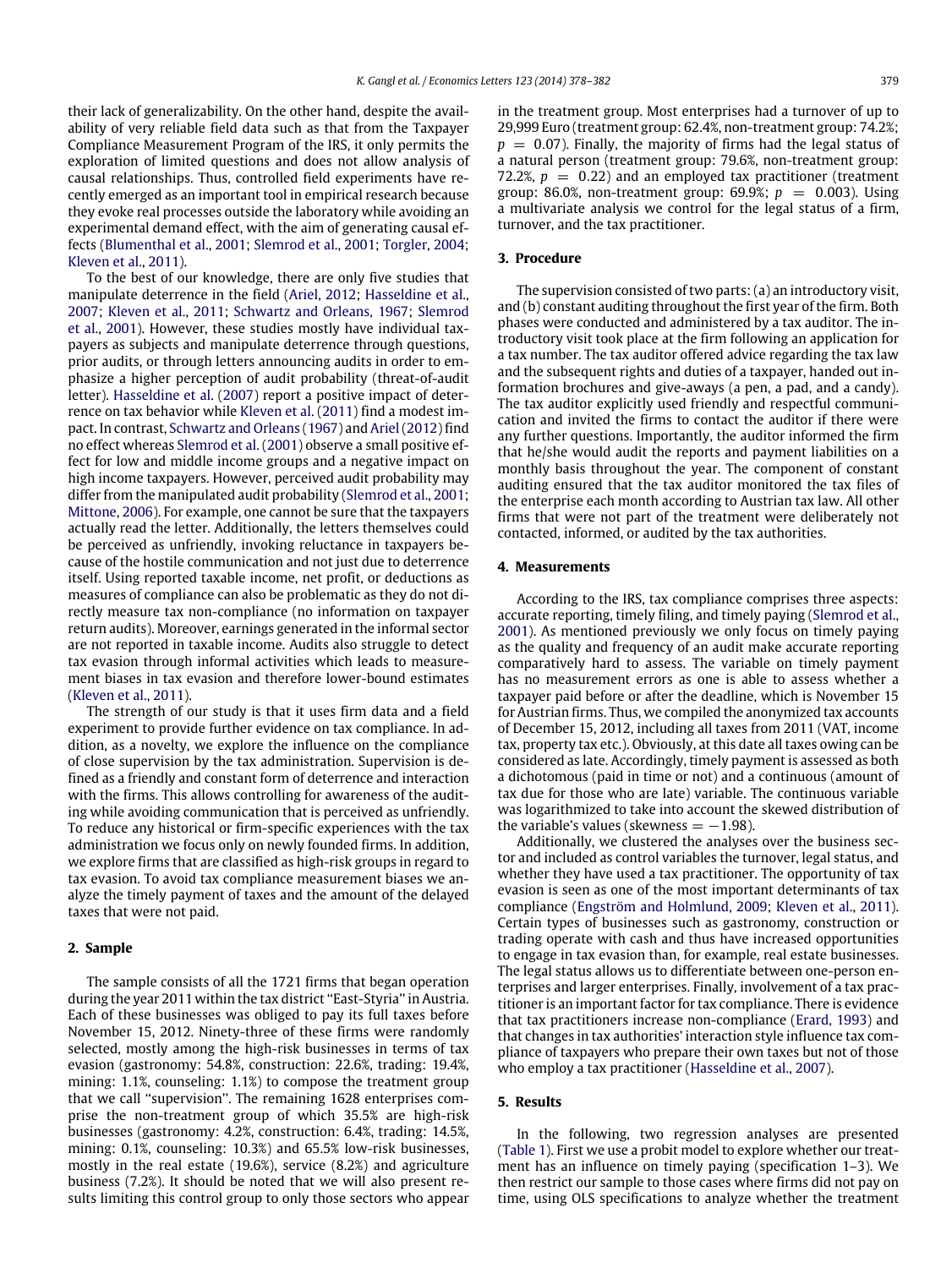#### <span id="page-3-0"></span>**Table 1**

Effect of supervision on not paying on time and the amount of delayed tax payment.

| Dependent variable            | Paying on time                  |                      |                      | Amount of delayed tax payment |                      |  |
|-------------------------------|---------------------------------|----------------------|----------------------|-------------------------------|----------------------|--|
| Model                         | Probit                          |                      |                      | OLS regression                |                      |  |
|                               | Clustering over business sector |                      |                      |                               |                      |  |
|                               | (1)                             | (2)                  | (3)                  | (4)                           | (5)                  |  |
| Supervision                   | $0.475***$                      | $0.450***$           | $0.327***$           | $-0.311$                      | $-0.699***$          |  |
|                               | 4.68                            | 4.76                 | 5.24                 | $-1.08$                       | $-3.84$              |  |
|                               | 0.120                           | 0.112                | 0.092                |                               |                      |  |
| 30,000-90,999                 | $0.420^{*}$                     | $0.395$ <sup>*</sup> | 0.129                | $-0.223$                      | $-1.194$             |  |
| Euro turnover                 | 2.34                            | 2.14                 | 0.66                 | $-0.37$                       | $-1.35$              |  |
|                               | 0.102                           | 0.095                | 0.034                |                               |                      |  |
| 100,000-219,999               | 0.184                           | 0.166                | 0.009                | $-0.714$                      | $-0.684$             |  |
| Euro turnover                 | 0.77                            | 0.69                 | 0.04                 | $-0.68$                       | $-0.58$              |  |
|                               | 0.041                           | 0.037                | 0.002                |                               |                      |  |
| 220,000-699,999               | $-0.035$                        | $-0.064$             | $-0.066$             | $2.565***$                    | $1.817$ <sup>*</sup> |  |
| Euro turnover                 | $-0.13$                         | $-0.23$              | $-0.19$              | 5.18                          | 3.85                 |  |
|                               | $-0.007$                        | $-0.012$             | $-0.016$             |                               |                      |  |
| 700,000-9.679,999             | 0.422 <sup>a</sup>              | 0.396                | $-0.069$             | 0.101                         | $-0.903$             |  |
| Euro turnover                 | 1.69                            | 1.58                 | $-0.34$              | 0.09                          | $-0.43$              |  |
|                               | 0.106                           | 0.098                | $-0.017$             |                               |                      |  |
| Natural person                | $0.513$ **                      | $0.527$ **           | $0.880^{*}$          | $-0.361$                      | 0.053                |  |
|                               | 3.02                            | 3.19                 | 2.57                 | $-0.80$                       | 0.30                 |  |
|                               | 0.089                           | 0.091                | 0.179                |                               |                      |  |
| Limited liability corporation | $0.975***$                      | $0.941***$           | $1.266$ **           | $-0.904$                      | $-0.102$             |  |
|                               | 4.60                            | 4.39                 | 3.29                 | $-1.21$                       | $-0.15$              |  |
|                               | 0.283                           | 0.270                | 0.428                |                               |                      |  |
| Limited partnership           | 0.083"                          | $0.799$ **           | 0.966 <sup>a</sup>   | 0.882                         | 0.442                |  |
|                               | 2.80                            | 2.79                 | 1.83                 | 1.14                          | 1.11                 |  |
|                               | 0.241                           | 0.231                | 0.330                |                               |                      |  |
| Commercial corporation        | 0.570 <sup>a</sup>              | 0.556 <sup>a</sup>   | $1.012$ <sup>*</sup> | $-3.571$                      | $-3.509$             |  |
|                               | 1.69                            | 1.67                 | 2.09                 | $-1.61$                       | $-1.42$              |  |
|                               | 0.152                           | 0.147                | 0.348                |                               |                      |  |
| Tax practitioner              |                                 | 0.171 <sup>a</sup>   | 0.233                | 0.084                         | $-0.31$              |  |
|                               |                                 | 1.66                 | 1.54                 | 0.18                          | $-0.66$              |  |
|                               |                                 | 0.033                | 0.056                |                               |                      |  |
| Observations                  | 1713                            | 1713                 | 714                  | 227                           | 130                  |  |
| Pseudo $R^2$                  | 0.0497                          | 0.0523               | 0.0368               | 0.079                         | 0.1594               |  |

*Note: z*-values and *t*-values are given in italics, marginal effects in bold.

<span id="page-3-3"></span><sup>a</sup> Represent statistical significance at the 10 ( $p < .10$ ).

<span id="page-3-2"></span>Represent statistical significance at the 5 ( $p < .05$ ).

<span id="page-3-4"></span>\*\*\* Represent statistical significance at the  $1 (p < .01)$ .

<span id="page-3-1"></span>Represent statistical significance at the 0.1 ( $p < .001$ ) levels, respectively; the reference group of turnover is 0–29,999 Euro, the reference group for legal status consists of all the other possibilities (club, business partnership, consortium, civil law association, capital company, hiring association, silent partnership, and house owner association).

influences the amount of the delayed tax (specification 4–5). In specifications 3 and 5 we provide a robustness check by restricting the control group sample to only those industries that appear in the treatment group (high-risk firms). In all specifications standard errors are clustered by business sectors to capture unobserved sector-specific characteristics. For paying on time the results report that the coefficient for our treatment variable is always statistically significant at the 1% level with marginal effects between 9.2% and 12%. Thus, the results on timely paying indicate that the supervision actually crowds-out compliance.

When exploring the amount of tax owed by non-compliant firms (those that did not pay on time) we actually observe that supervision has a positive effect, reducing the amount of tax due. In specification 4 we control for turnover, legal status, and tax practitioner: the resulting coefficient is far from statistically significant. However, when we restrict our sample to the same business industries as in the control group, the coefficient becomes highly statistically significant. The estimated reduction of the amount of tax due based on supervision is between  $27\%$  (100[exp( $-0.311$ )  $-1$ ], specification 4) and 50% (specification 5) taking into account that the average tax due in our data set is 2723 Euro (SD  $= 6546$ ).

To better acknowledge observable differences between control and treatment group that can also be seen when estimating the propensity score, namely the conditional probability of receiving a treatment given pretreatment characteristics (see [Table A.1\)](#page-4-7), we report in [Table 2](#page-4-8) estimations of average treatment effects based on propensity score matching. We report several methods jointly to offer a better assessment of the robustness of estimates.<sup>[1](#page-3-5)</sup> The results reported in [Table 1](#page-3-0) remain robust. The ATT (Average effect of Treatment on Treated) is always statistically significant for paying on time but not for the amount of delayed tax payment.

#### **6. Discussion**

The reported results indicate that supervision can backfire. Rather than increasing tax compliance, even a friendly version of deterrence reduces tax compliance. Thus, supervision seems to crowd out the intrinsic motivation of tax compliance [\(Feld](#page-5-3) [and](#page-5-3) [Frey,](#page-5-3) [2002;](#page-5-3) [Torgler,](#page-5-4) [2002;](#page-5-4) [Kirchler](#page-5-5) [et al.,](#page-5-5) [2008\)](#page-5-5). It might be that such interventions are perceived as too controlling, which reduces self-determination and self-esteem, thereby decreasing intrinsic motivation. Such an effect is observed in the literature on work morale [\(Frey,](#page-5-15) [1997a\)](#page-5-15). There is also evidence that sanctions are perceived as a ''price''. For example, [Gneezy](#page-5-16) [and](#page-5-16) [Rustichini](#page-5-16) [\(2000\)](#page-5-16) observe that the introduction of a fine for parents arriving late to a day-care center was perceived as a price rather than as a signal encouraging on-time collection of children. Therefore, delayed pick-up of children increased and was persistent even after the fine was removed.

<span id="page-3-5"></span><sup>1</sup> For a discussion see [Becker](#page-4-9) [and](#page-4-9) [Ichino](#page-4-9) [\(2002\)](#page-4-9) and [Guo](#page-5-17) [and](#page-5-17) [Fraser](#page-5-17) [\(2010\)](#page-5-17).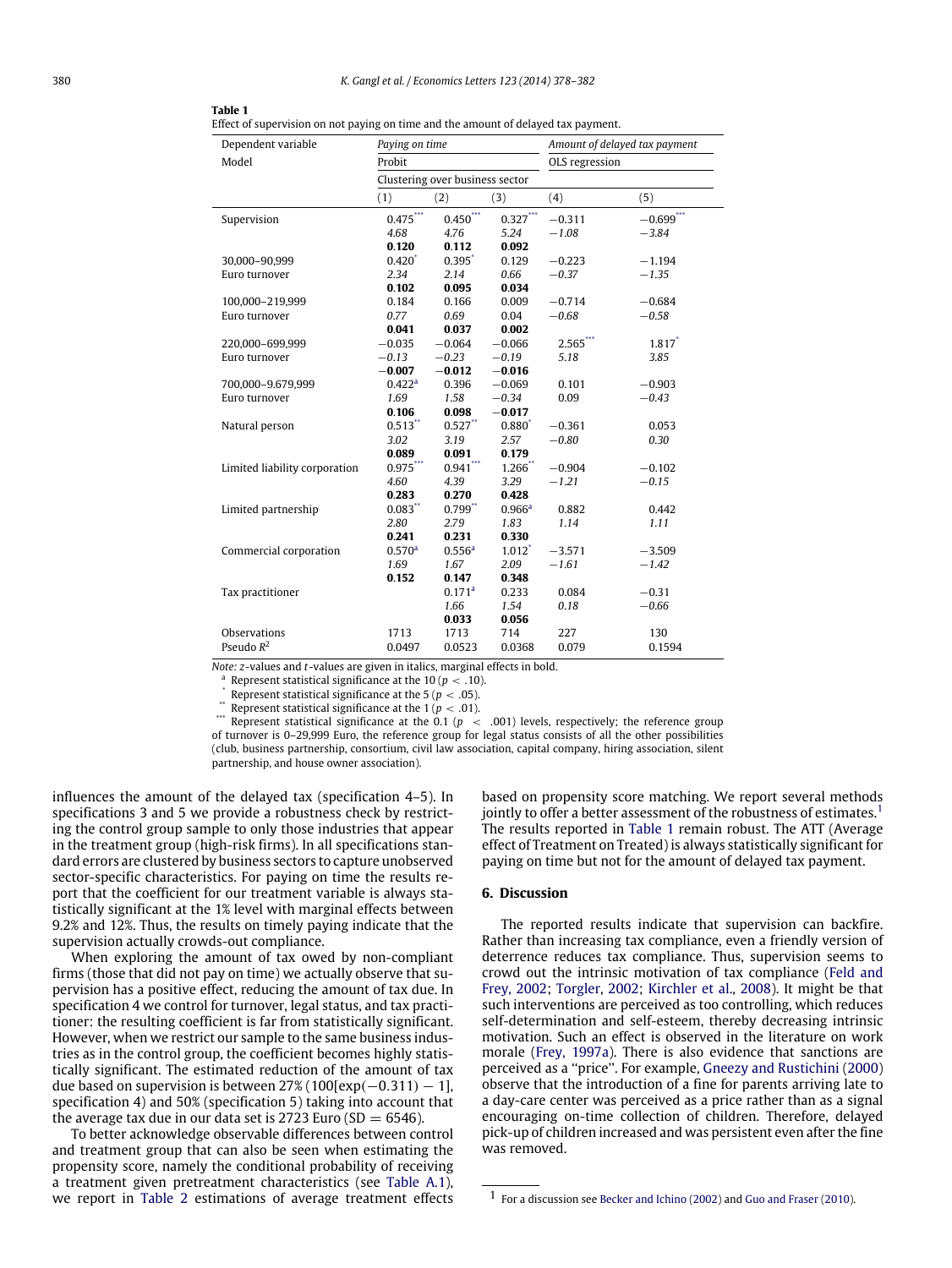<span id="page-4-8"></span>

Estimation of average treatment effects based on propensity scores using various matching methods.

|                                | n. treat. | n. control. | <b>ATT</b> | Std. Err. | t        |
|--------------------------------|-----------|-------------|------------|-----------|----------|
| Not Paying on Time (logit)     |           |             |            |           |          |
| Matching                       |           |             |            |           |          |
| Nearest-Neighbor               | 93        | 1480        | 0.132      | 0.048     | 2.715    |
| Nearest-Neighbor bootstrapping | 93        | 1480        | 0.132      | 0.05      | 2.622    |
| (2000 bootstrap replications)  |           |             |            |           |          |
| Kernel (Gaussian)              | 93        | 1627        | 0.143      | 0.048     | 2.974    |
| (2000 bootstrap replications)  |           |             |            |           |          |
| Stratification                 | 93        | 1627        | 0.129      | 0.049     | 2.638    |
| (2000 bootstrap replications)  |           |             |            |           |          |
| Amount of delayed tax payment  |           |             |            |           |          |
| Matching                       |           |             |            |           |          |
| Nearest-Neighbor               | 93        | 168         | $-0.616$   | 0.377     | $-1.631$ |
| Nearest-Neighbor bootstrapping | 93        | 168         | $-0.616$   | 0.776     | $-0.793$ |
| (2000 bootstrap replications)  |           |             |            |           |          |
| Kernel (Gaussian)              | 93        | 1627        | $-0.689$   | 0.707     | $-0.975$ |
| (2000 bootstrap replications)  |           |             |            |           |          |
| Stratification                 | 93        | 1627        | $-0.885$   | 0.635     | $-1.393$ |
| (2000 bootstrap replications)  |           |             |            |           |          |

*Note:* ATT: Average effect of the Treatment on Treated.

Thus, it does not seem that this external intervention was perceived as supportive despite establishing a personal relationship between the tax administration and the taxpayer which could have been expected to reduce crowding-out of the firm's intrinsic motivation to pay taxes [\(Frey,](#page-5-18) [1997b\)](#page-5-18). On the other hand, for those who were non-compliant, supervision tends to reduce the amount of late taxes due, particularly when restricting the sample size to high-risk industries.

In sum, the negative effect of supervision on timely paying and the positive effect on the tax due which was not statistically significant in most of the estimates lead to the conclusion that close supervision of newly created high-risk firms offers no overall positive effect on tax compliance. Accordingly, alternatives to enforcement measurements such as service and/or trust approaches might be recommended to the tax administration to increase tax compliance [\(Alm](#page-4-10) [and](#page-4-10) [Torgler,](#page-4-10) [2011\)](#page-4-10).

It should be noted that the study has some limitations. The present outcomes might not apply to countries with a different tax culture to Austria [\(Alm](#page-4-11) [and](#page-4-11) [Torgler,](#page-4-11) [2006;](#page-4-11) [Balliet](#page-4-12) [and](#page-4-12) [van](#page-4-12) [Lange,](#page-4-12) [2013\)](#page-4-12). Also, the relatively small sample size of our treatment group makes it necessary to replicate the current outcome with a larger treatment sample and in other countries. It might be argued that supervised firms have adapted their behavior based on the additional information available (e.g., a better understanding of the sanctions for paying late, which are not that severe after all). Additionally, it can be argued that the inexperienced non-treatment group faced a much more ambiguous situation than the supervised firms causing them perhaps to be more risk averse with respect to reporting, and as a result more tax compliant.

To conclude, tax authorities are recommended to invest in further services such as telephone hotlines or a website to increase tax compliance [\(Braithwaite](#page-4-13) [et al.,](#page-4-13) [2007;](#page-4-13) [Alm](#page-4-10) [and](#page-4-10) [Torgler,](#page-4-10) [2011;](#page-4-10) [Gangl](#page-5-19) [et al.,](#page-5-19) [2013\)](#page-5-19). Future research could study the effects of such services in the field to determine whether it is possible to generalize the positive impact of ''soft-factors'' reported in survey and laboratory studies.

#### **Acknowledgments**

We thank the Austrian Ministry of Finance, in particular, Eduard Mueller, Ilse Schmalz, Irene Torschitz, and Erich Truhetz for their extraordinary cooperation in all stages of the project and in interpreting the data. This study was partly financed by a grant from the Austrian Science Fund (FWF), project number P 24863-G16 and by the University of Vienna, KWA project number LNR. 000011. Opinions and points of view expressed in this paper are those of the authors and do not necessarily reflect any official position or policy.

<span id="page-4-7"></span>

| Table A.1                           |  |  |
|-------------------------------------|--|--|
| Estimation of the propensity score. |  |  |

| Probit estimates                | Coef.       | z       |
|---------------------------------|-------------|---------|
| 30,000-90,999 Euro turnover     | 0.630       | 4.49    |
| 100,000-219,999 Euro turnover   | 0.762       | 3.05    |
| 220,000-699,999 Euro turnover   | 0.517       | 1.70    |
| 700,000-9.679,999 Euro turnover | $-0.035$    | $-0.08$ |
| Natural person                  | $0.580^{*}$ | 2.75    |
| Limited liability corporation   | 0.224       | 0.83    |
| Commercial corporation          | 1.069       | 3.33    |
| Tax practitioner                | 0.485       | 3.61    |
| Ν                               | 1721        |         |
| Pseudo $R^2$                    | 0.088       |         |

*Note*: Common support condition imposed. Region of common support is [.0044, .3820]. Balancing property is satisfied with the reported specification. Number of blocks: 4.

<span id="page-4-15"></span>Represent statistical significance at the  $10\% (p < .10)$  levels.

<span id="page-4-14"></span>\*\* Represent statistical significance at the 5% ( $p < .05$ ) levels. Represent statistical significance at the  $1\%$  ( $p < .01$ ) and  $0.1\%$  ( $p < .001$ ) levels.

#### **Appendix**

See [Table A.1.](#page-4-7)

#### **References**

- <span id="page-4-0"></span>Allingham, M.G., Sandmo, A., [1972. Income tax evasion: a theoretical analysis.](http://refhub.elsevier.com/S0165-1765(14)00128-1/sbref1) J. Public. Econ. 1, 323–338.
- <span id="page-4-1"></span>Alm, J., [1999. Tax compliance and administration. In: Hildreth, W.B., Richardson, J.A.](http://refhub.elsevier.com/S0165-1765(14)00128-1/sbref2) (Eds.), Handbook on Taxation. Dekker, New York, NY, pp. 741–768.
- <span id="page-4-4"></span>Alm, J., McClellan, C., [2012. Tax morale and tax compliance from a firm's](http://refhub.elsevier.com/S0165-1765(14)00128-1/sbref3) perspective. Kyklos 65, 1–17.
- <span id="page-4-11"></span>Alm, J., Torgler, B., [2006. Culture differences and tax morale in the United States and](http://refhub.elsevier.com/S0165-1765(14)00128-1/sbref4) in Europe. J. Econ. Psychol. 27, 224–246.
- <span id="page-4-10"></span>Alm, J., Torgler, B., [2011. Do ethics matter? Tax compliance and morality. J. Bus.](http://refhub.elsevier.com/S0165-1765(14)00128-1/sbref5) Ethics. 101, 635–651.
- <span id="page-4-3"></span>Andreoni, J., Erard, B., Feinstein, J., [1998. Tax compliance. J. Econ. Lit. 36, 818–860.](http://refhub.elsevier.com/S0165-1765(14)00128-1/sbref6)

<span id="page-4-6"></span>Ariel, B., 2012. Deterrence and moral persuasion effects on corporate tax co[mpliance: findings from a randmoized controlled trial. Criminology 50,](http://refhub.elsevier.com/S0165-1765(14)00128-1/sbref7) 27–69.

- <span id="page-4-12"></span>Balliet, D., van Lange, P.A.M., 2013. Trust, punishment, and cooperation across 18 soc[ieties: a meta-analysis. Perspect. Psychol. Sci. 8, 363–379.](http://refhub.elsevier.com/S0165-1765(14)00128-1/sbref8)
- <span id="page-4-9"></span>Becker, S.O., Ichino, A., [2002. Estimation of average treatment effects based on](http://refhub.elsevier.com/S0165-1765(14)00128-1/sbref9) propensity scores. STATA J. 2, 358–377.
- <span id="page-4-2"></span>Blackwell, C., 2010. A meta-analysis of incentive effects in tax compliance ex[periments. In: Alm, J., Martinez-Vazquesz, J., Torgler, B. \(Eds.\), Developing](http://refhub.elsevier.com/S0165-1765(14)00128-1/sbref10) Alternative Frameworks for Explaining Tax Compliance. Routhledge, London, UK, pp. 97–112.
- <span id="page-4-5"></span>Blumenthal, M., Christian, C., Slemrod, J., 2001. Do normative appeals affect tax co[mpliance? Evidence from a controlled experiment in Minnesota. Natl. Tax.](http://refhub.elsevier.com/S0165-1765(14)00128-1/sbref11) J. 54, 125–138.
- <span id="page-4-13"></span>Braithwaite, V., Murphy, K., Reinhart, M., 2007. Taxation threat, motivational po[stures, and responsive regulation. Law Policy 29, 137–158.](http://refhub.elsevier.com/S0165-1765(14)00128-1/sbref12)